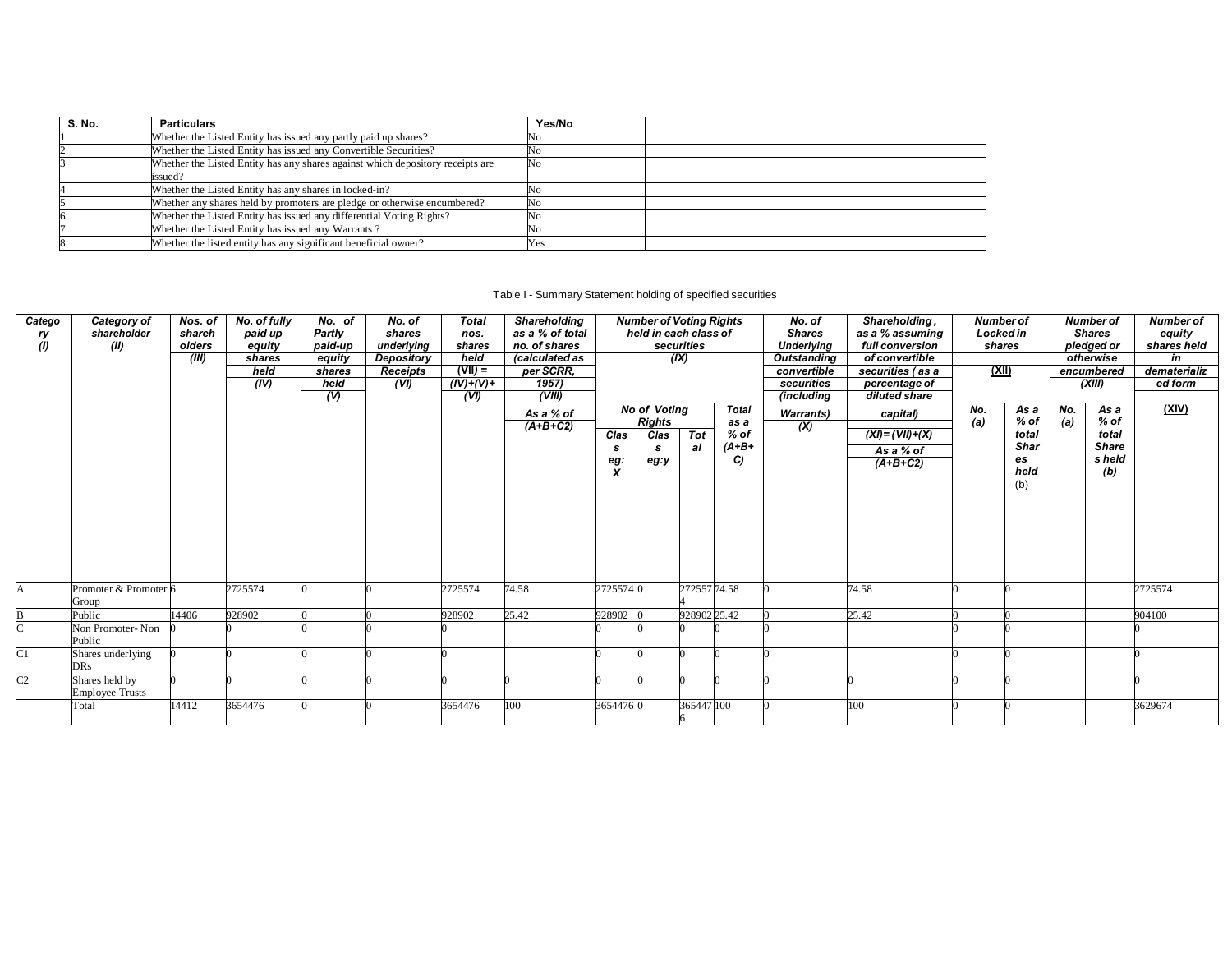## Table II - Statement showing shareholding pattern of the Promoter and Promoter Group

| <b>Category &amp; Name</b>                     | <b>PAN</b>          | No. of | No. of  | Partly         | Nos. of           | <b>Total</b> | <b>Sharehol</b>         |                  |                            |              | <b>Number of Voting Rights held in</b> | No. of                    | Shareholdin                                  |     | <b>Number of</b> |     | <b>Number of</b> | <b>Number of</b> |
|------------------------------------------------|---------------------|--------|---------|----------------|-------------------|--------------|-------------------------|------------------|----------------------------|--------------|----------------------------------------|---------------------------|----------------------------------------------|-----|------------------|-----|------------------|------------------|
| of the                                         | (II)                | shareh | fully   | paid-up        | shares            | nos.         | ding %                  |                  | each class of securities   |              |                                        | <b>Shares</b>             | $g$ , as a $%$                               |     | Locked in        |     | <b>Shares</b>    | equity           |
| <b>Shareholders</b>                            |                     | older  | paid    | equity         | underlying        | shares       | calculate               |                  |                            | (IX)         |                                        | <b>Underlying</b>         | assuming                                     |     | shares           |     | pledged or       | shares held      |
| $\overline{(\theta)}$                          |                     | (III)  | up      | shares         | <b>Depository</b> | held         | $d$ as per              |                  |                            |              |                                        | <b>Outstanding</b>        | full                                         |     | (XII)            |     | otherwise        | $\overline{in}$  |
|                                                |                     |        | equity  | held           | Receipts          | $(VII =$     | SCRR.                   |                  |                            |              |                                        | convertible               | conversion                                   |     |                  |     | encumbered       | dematerializ     |
|                                                |                     |        | share   | $\overline{w}$ | (V)               | $IV+V+VI$    | 1957                    |                  |                            |              |                                        | securities                | $\overline{of}$                              |     |                  |     | (XIII)           | ed form          |
|                                                |                     |        | s held  |                |                   |              |                         |                  | <b>No of Voting Rights</b> |              | <b>Total as</b>                        | (including                | convertible                                  | No. | As a             | No. | As a             | (XIV)            |
|                                                |                     |        | (IV)    |                |                   |              | As a % of<br>$(A+B+C2)$ |                  |                            |              | a % of<br><b>Total</b>                 | <b>Warrants)</b>          | securities (                                 | (a) | % of<br>total    | (a) | $%$ of<br>total  |                  |
|                                                |                     |        |         |                |                   |              | (VIII)                  |                  |                            |              |                                        | $\overline{(\mathsf{X})}$ | $\overline{as}$ $\overline{a}$<br>percentage |     | <b>Shar</b>      |     | share            |                  |
|                                                |                     |        |         |                |                   |              |                         | <b>Class</b>     | Class                      | <b>Tot</b>   | <b>Voting</b><br>rights                |                           | of diluted                                   |     | es               |     | s held           |                  |
|                                                |                     |        |         |                |                   |              |                         | $\boldsymbol{x}$ | Y                          | al           |                                        |                           | share                                        |     | held             |     | (b)              |                  |
|                                                |                     |        |         |                |                   |              |                         |                  |                            |              |                                        |                           | capital)                                     |     | (b)              |     |                  |                  |
|                                                |                     |        |         |                |                   |              |                         |                  |                            |              |                                        |                           | $(XI) =$                                     |     |                  |     |                  |                  |
|                                                |                     |        |         |                |                   |              |                         |                  |                            |              |                                        |                           | $(VII)+(X)$ as a                             |     |                  |     |                  |                  |
|                                                |                     |        |         |                |                   |              |                         |                  |                            |              |                                        |                           | $%$ of                                       |     |                  |     |                  |                  |
|                                                |                     |        |         |                |                   |              |                         |                  |                            |              |                                        |                           | $A+B+C2$                                     |     |                  |     |                  |                  |
|                                                |                     |        |         |                |                   |              |                         |                  |                            |              |                                        |                           |                                              |     |                  |     |                  |                  |
| Indian                                         |                     |        |         |                |                   |              |                         |                  |                            |              |                                        |                           |                                              |     |                  |     |                  |                  |
| Individuals/Hindu<br>undivided Family          |                     |        | 44966   |                |                   | 44966        | 1.23                    | 44966            |                            | 44966 1.23   |                                        |                           | 1.23                                         |     |                  |     |                  | 44966            |
| Dipali Balkrishan                              | AEOPG481            |        | 32728   |                |                   | 32728        | 0.9                     | 32728            |                            | 32728 0.9    |                                        |                           | 0.9 <sup>°</sup>                             |     |                  |     |                  | 32728            |
| Goenka                                         | 86L                 |        |         |                |                   |              |                         |                  |                            |              |                                        |                           |                                              |     |                  |     |                  |                  |
| Radhika Balkrishan                             | ANEPG041            |        | 9130    |                |                   | 9130         | 0.25                    | 9130             |                            | 9130         | 0.25                                   |                           | 0.25                                         |     |                  |     |                  | 9130             |
| Goenka                                         | 98F                 |        |         |                |                   |              |                         |                  |                            |              |                                        |                           |                                              |     |                  |     |                  |                  |
| <b>Balkrishan Gopiram</b>                      | AEOPG481            |        | 2229    |                |                   | 2229         | 0.06                    | 2229             |                            | 2229         | 0.06                                   |                           | 0.06                                         |     |                  |     |                  | 2229             |
| Goenka                                         | 91D                 |        |         |                |                   |              |                         |                  |                            |              |                                        |                           |                                              |     |                  |     |                  |                  |
| <b>Balkrishan Goenka</b>                       | AACHB9              |        | 878     |                |                   | 878          | 0.02                    | 878              |                            | 878          | 0.02                                   |                           | 0.02                                         |     | 0                |     |                  | 878              |
| (Huf)                                          | 482P                |        |         |                |                   |              |                         |                  |                            |              |                                        |                           |                                              |     |                  |     |                  |                  |
| Rajesh R.                                      | AACPM2 <sup>1</sup> |        |         |                |                   |              |                         |                  |                            |              |                                        |                           |                                              |     |                  |     |                  |                  |
| Mandawewala                                    | 601D                |        |         |                |                   |              |                         |                  |                            |              |                                        |                           |                                              |     |                  |     |                  |                  |
| Central Government/                            |                     |        |         |                |                   |              |                         |                  |                            |              |                                        |                           |                                              |     |                  |     |                  |                  |
| State Government(s)<br>Financial Institutions/ |                     |        |         |                |                   |              |                         |                  |                            |              |                                        |                           |                                              |     |                  |     |                  |                  |
| Banks                                          |                     |        |         |                |                   |              |                         |                  |                            |              |                                        |                           |                                              |     |                  |     |                  |                  |
| Any Other (specify)                            |                     |        | 2680608 |                |                   | 2680608      | 73.35                   | 2680608          |                            | 268060 73.35 |                                        |                           | 73.35                                        |     |                  |     |                  | 2680608          |
|                                                |                     |        |         |                |                   |              |                         |                  |                            |              |                                        |                           |                                              |     |                  |     |                  |                  |
| Trusts                                         |                     |        | 2680608 |                |                   | 2680608      | 73.35                   | 2680608          |                            | 268060 73.35 |                                        |                           | 73.35                                        |     | 0                |     |                  | 2680608          |
|                                                |                     |        |         |                |                   |              |                         |                  |                            |              |                                        |                           |                                              |     |                  |     |                  |                  |
| Balkrishan Goenka,                             | AAATW31             |        | 2680608 |                |                   | 2680608      | 73.35                   | 2680608          |                            | 268060 73.35 |                                        |                           | 73.35                                        |     |                  |     |                  | 2680608          |
| Trustee of Welspun                             | 935E                |        |         |                |                   |              |                         |                  |                            |              |                                        |                           |                                              |     |                  |     |                  |                  |
| <b>Group Master Trust</b>                      |                     |        |         |                |                   |              |                         |                  |                            |              |                                        |                           |                                              |     |                  |     |                  |                  |
| Sub-Total $(A)(1)$                             |                     |        | 2725574 |                |                   | 2725574      | 74.58                   | 2725574          |                            | 272557 74.58 |                                        |                           | 74.58                                        |     |                  |     |                  | 2725574          |
|                                                |                     |        |         |                |                   |              |                         |                  |                            |              |                                        |                           |                                              |     |                  |     |                  |                  |
| Foreign<br>Individuals (Non-                   |                     |        |         |                |                   |              |                         |                  |                            |              |                                        |                           |                                              |     |                  |     |                  |                  |
| Resident Individuals/                          |                     |        |         |                |                   |              |                         |                  |                            |              |                                        |                           |                                              |     |                  |     |                  |                  |
| Foreign Individuals)                           |                     |        |         |                |                   |              |                         |                  |                            |              |                                        |                           |                                              |     |                  |     |                  |                  |
| Government                                     |                     |        |         |                |                   |              |                         |                  |                            |              |                                        |                           |                                              |     |                  |     |                  |                  |
| Institutions                                   |                     |        |         |                |                   |              |                         |                  |                            |              |                                        |                           |                                              |     |                  |     |                  |                  |
| Foreign Portfolio                              |                     |        |         |                |                   |              |                         |                  |                            |              |                                        |                           |                                              |     |                  |     |                  |                  |
| Investor                                       |                     |        |         |                |                   |              |                         |                  |                            |              |                                        |                           |                                              |     |                  |     |                  |                  |
| Any Other (specify)                            |                     |        |         |                |                   |              |                         |                  |                            |              |                                        |                           |                                              |     |                  |     |                  |                  |
| Sub-Total (A)(2)                               |                     |        |         |                |                   |              |                         |                  |                            |              |                                        |                           |                                              |     |                  |     |                  |                  |
| Total Shareholding of                          |                     |        | 2725574 |                |                   | 2725574      | 74.58                   | 2725574          |                            | 272557 74.58 |                                        |                           | 74.58                                        |     |                  |     |                  | 2725574          |
| Promoter and Promoter                          |                     |        |         |                |                   |              |                         |                  |                            |              |                                        |                           |                                              |     |                  |     |                  |                  |
| Group $(A)=$                                   |                     |        |         |                |                   |              |                         |                  |                            |              |                                        |                           |                                              |     |                  |     |                  |                  |
| $(A)(1)+(A)(2)$                                |                     |        |         |                |                   |              |                         |                  |                            |              |                                        |                           |                                              |     |                  |     |                  |                  |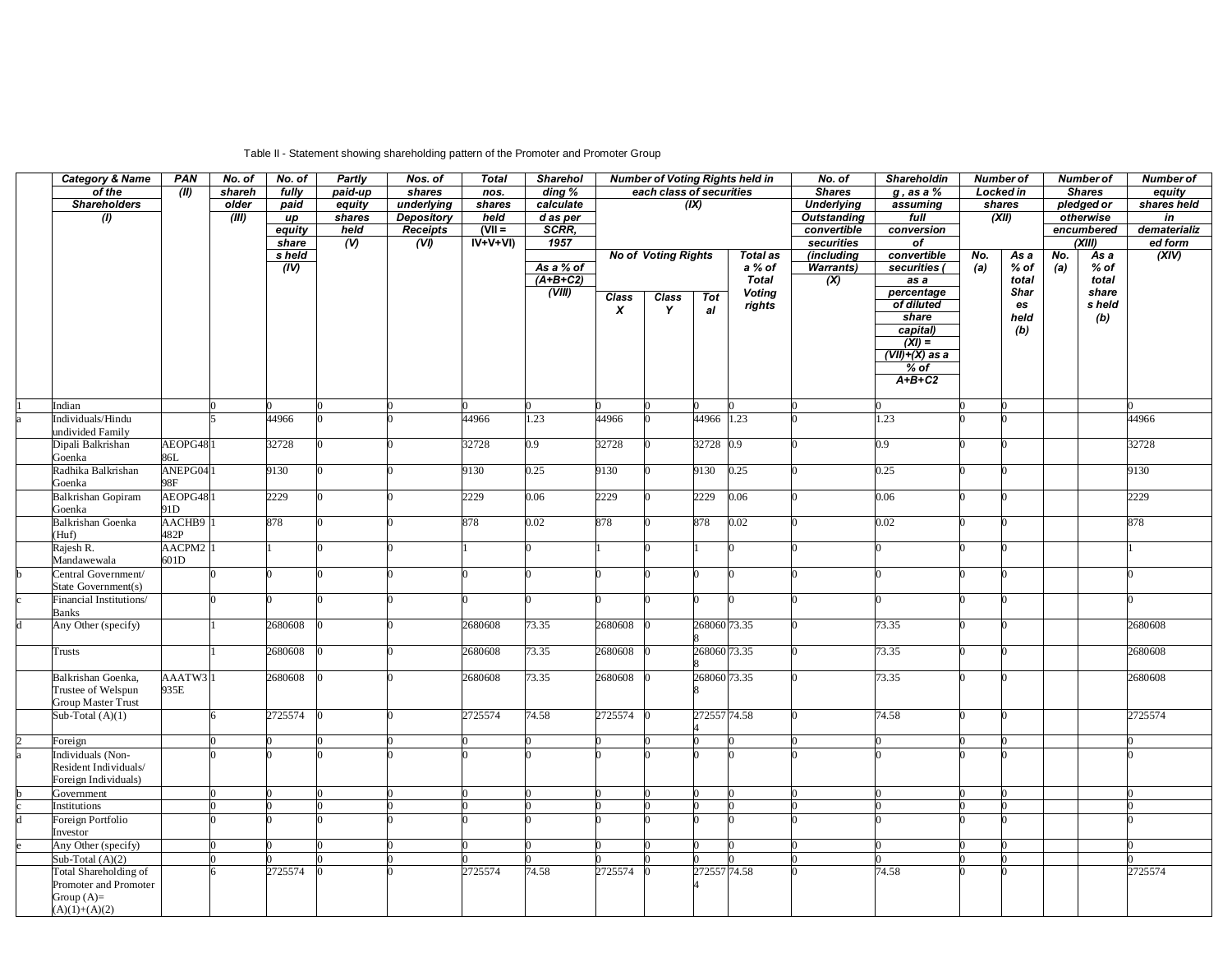#### Table III - Statement showing shareholding pattern of the Public shareholder

| <b>Category &amp; Name</b><br>of the<br><b>Shareholders</b><br>(1) | PAN<br>(II)                 | Nos. of<br>shareh<br>older<br>(III) | No. of<br>fully<br>paid<br>up<br>equity<br>share | Partly<br>paid-up<br>equity<br>shares<br>held<br>(N) | Nos. of<br>shares<br>underlying<br>Depository<br><b>Receipts</b><br>(VI) | <b>Total</b><br>nos.<br>shares<br>held<br>$VII =$<br>$IV+V+VI$ | <b>Sharehol</b><br>ding %<br>calculate<br>d as per<br>SCRR,<br>1957 |        | each class of securities            | (IX)         | <b>Number of Voting Rights held in</b>                     | No. of<br><b>Shares</b><br><b>Underlying</b><br><b>Outstanding</b><br>convertible<br>securities | <b>Total</b><br>shareholdin<br>$g$ , as a $%$<br>assuming<br>full<br>conversion |            | Number of<br><b>Locked in</b><br>shares<br>(XII) |                                                     | <b>Number of</b><br><b>Shares</b><br>pledged or<br>otherwise<br>encumbered<br>(XIII) | Number of<br>equity<br>shares held<br>in<br>dematerializ<br>ed form |
|--------------------------------------------------------------------|-----------------------------|-------------------------------------|--------------------------------------------------|------------------------------------------------------|--------------------------------------------------------------------------|----------------------------------------------------------------|---------------------------------------------------------------------|--------|-------------------------------------|--------------|------------------------------------------------------------|-------------------------------------------------------------------------------------------------|---------------------------------------------------------------------------------|------------|--------------------------------------------------|-----------------------------------------------------|--------------------------------------------------------------------------------------|---------------------------------------------------------------------|
|                                                                    |                             |                                     | s held<br>(IV)                                   |                                                      |                                                                          |                                                                | As a % of<br>$(A+B+C2)$<br>VIII                                     | Class  | <b>No of Voting Rights</b><br>Class | Tot          | <b>Total as</b><br>a % of<br><b>Total</b><br><b>Voting</b> | (including<br><b>Warrants)</b><br>(X)                                                           | of<br>convertible<br>securities<br>(as a                                        | No.<br>(a) | As a<br>% of<br>total<br><b>Shar</b>             | No.<br>(No<br>$\mathbf{t}$<br>ap                    | As a<br>$%$ of<br>total<br>share                                                     | (XIV)                                                               |
|                                                                    |                             |                                     |                                                  |                                                      |                                                                          |                                                                |                                                                     | X      | Y                                   | al           | rights                                                     |                                                                                                 | percentage<br>of diluted<br>share<br>capital)<br>(XI)                           |            | es<br>held<br>(b)                                | pli<br>ca<br>ble<br>$\overline{\phantom{a}}$<br>(a) | s held<br>(Not<br>applic<br>able)<br>(b)                                             |                                                                     |
| Institutions                                                       |                             |                                     |                                                  |                                                      |                                                                          |                                                                |                                                                     |        |                                     |              |                                                            |                                                                                                 |                                                                                 |            |                                                  |                                                     |                                                                                      |                                                                     |
| Mutual Funds/                                                      |                             |                                     | 221                                              |                                                      |                                                                          | 221                                                            | 0.01                                                                | 221    |                                     | 221          | 0.01                                                       |                                                                                                 | 0.01                                                                            |            |                                                  |                                                     |                                                                                      |                                                                     |
| Venture Capital Funds<br>Alternate Investment                      |                             |                                     |                                                  |                                                      |                                                                          |                                                                |                                                                     |        |                                     |              |                                                            |                                                                                                 |                                                                                 |            |                                                  |                                                     |                                                                                      |                                                                     |
| Funds                                                              |                             |                                     |                                                  |                                                      |                                                                          |                                                                |                                                                     |        |                                     |              |                                                            |                                                                                                 |                                                                                 |            |                                                  |                                                     |                                                                                      |                                                                     |
| Foreign Venture Capital<br>Investors                               |                             |                                     |                                                  |                                                      |                                                                          |                                                                |                                                                     |        |                                     |              |                                                            |                                                                                                 |                                                                                 |            |                                                  |                                                     |                                                                                      |                                                                     |
| Foreign Portfolio<br>Investors                                     |                             |                                     |                                                  |                                                      |                                                                          |                                                                |                                                                     |        |                                     |              |                                                            |                                                                                                 |                                                                                 |            |                                                  |                                                     |                                                                                      |                                                                     |
| Financial Institutions/<br><b>Banks</b>                            |                             |                                     | 20                                               |                                                      |                                                                          | 20                                                             |                                                                     | 20     |                                     | 20           |                                                            |                                                                                                 |                                                                                 |            |                                                  |                                                     |                                                                                      | 10.                                                                 |
| Insurance Companies                                                |                             |                                     |                                                  |                                                      |                                                                          |                                                                |                                                                     |        |                                     |              |                                                            |                                                                                                 |                                                                                 |            |                                                  |                                                     |                                                                                      |                                                                     |
| Provident Funds/<br>Pension Funds                                  |                             |                                     |                                                  |                                                      |                                                                          |                                                                |                                                                     |        |                                     |              |                                                            |                                                                                                 |                                                                                 |            |                                                  |                                                     |                                                                                      |                                                                     |
| Any Other (specify)                                                |                             |                                     |                                                  |                                                      |                                                                          |                                                                |                                                                     |        |                                     |              |                                                            |                                                                                                 |                                                                                 |            |                                                  |                                                     |                                                                                      |                                                                     |
| Sub-Total $(B)(1)$                                                 |                             |                                     | 241                                              |                                                      |                                                                          | 241                                                            | 0.01                                                                | 241    |                                     | 241          | 0.01                                                       |                                                                                                 | 0.01                                                                            |            |                                                  |                                                     |                                                                                      | 14                                                                  |
| Central Government/<br>State Government(s)/<br>President of India  |                             |                                     |                                                  |                                                      |                                                                          |                                                                |                                                                     |        |                                     |              |                                                            |                                                                                                 |                                                                                 |            |                                                  |                                                     |                                                                                      |                                                                     |
| Sub-Total $(B)(2)$                                                 |                             |                                     |                                                  |                                                      |                                                                          |                                                                |                                                                     |        |                                     |              |                                                            |                                                                                                 |                                                                                 |            |                                                  |                                                     |                                                                                      |                                                                     |
| Non-institutions                                                   |                             |                                     |                                                  |                                                      |                                                                          |                                                                |                                                                     |        |                                     |              |                                                            |                                                                                                 |                                                                                 |            |                                                  |                                                     |                                                                                      |                                                                     |
| Individuals -                                                      |                             | 13743                               | 675612                                           |                                                      |                                                                          | 675612                                                         | 18.49                                                               | 675612 |                                     | 675612 18.49 |                                                            |                                                                                                 | 18.49                                                                           |            |                                                  |                                                     |                                                                                      | 652274                                                              |
| Individual shareholders<br>holding nominal share                   |                             | 13736                               | 216922                                           |                                                      |                                                                          | 216922                                                         | 5.94                                                                | 216922 |                                     | 216922 5.94  |                                                            |                                                                                                 | 5.94                                                                            |            |                                                  |                                                     |                                                                                      | 193584                                                              |
| capital up to Rs. 2 lakhs<br>Individual shareholders               |                             |                                     | 458690                                           |                                                      |                                                                          | 458690                                                         | 12.55                                                               | 458690 |                                     | 458690 12.55 |                                                            |                                                                                                 | 12.55                                                                           |            |                                                  |                                                     |                                                                                      | 458690                                                              |
| holding nominal share<br>capital in excess of Rs.<br>2 lakhs.      |                             |                                     |                                                  |                                                      |                                                                          |                                                                |                                                                     |        |                                     |              |                                                            |                                                                                                 |                                                                                 |            |                                                  |                                                     |                                                                                      |                                                                     |
| Anuj Premkumar<br>Agarwal                                          | AABPA741<br>39E             |                                     | 131432                                           |                                                      |                                                                          | 131432                                                         | 3.6                                                                 | 131432 |                                     | 131432 3.6   |                                                            |                                                                                                 | 3.6                                                                             |            |                                                  |                                                     |                                                                                      | 131432                                                              |
| Gopi Kishan Malani                                                 | AAPPM3 <sup>1</sup><br>322C |                                     | 62244                                            |                                                      |                                                                          | 62244                                                          | 1.7                                                                 | 62244  |                                     | 62244 1.7    |                                                            |                                                                                                 | 1.7                                                                             |            |                                                  |                                                     |                                                                                      | 62244                                                               |
| Meenadevi<br>Surendrakumar Agarwal 43R                             | AABPA051                    |                                     | 48477                                            |                                                      |                                                                          | 48477                                                          | 1.33                                                                | 48477  |                                     | 48477 1.33   |                                                            |                                                                                                 | 1.33                                                                            |            |                                                  |                                                     |                                                                                      | 48477                                                               |
| Mukesh Raghunathmal AECPC67 1<br>Chandan                           | 40D                         |                                     | 52135                                            |                                                      |                                                                          | 52135                                                          | 1.43                                                                | 52135  |                                     | 52135 1.43   |                                                            |                                                                                                 | 1.43                                                                            |            |                                                  |                                                     |                                                                                      | 52135                                                               |
| Satya Narayan Dhoot                                                | AANPD4 1<br>945L            |                                     | 99575                                            |                                                      |                                                                          | 99575                                                          | 2.72                                                                | 99575  |                                     | 99575 2.72   |                                                            |                                                                                                 | 2.72                                                                            |            |                                                  |                                                     |                                                                                      | 99575                                                               |
| NBFCs registered with<br>RBI                                       |                             |                                     | 4657                                             |                                                      |                                                                          | 4657                                                           | 0.13                                                                | 4657   |                                     | 4657         | 0.13                                                       |                                                                                                 | 0.13                                                                            |            | ∩                                                |                                                     |                                                                                      | 4657                                                                |
| <b>Employee Trusts</b>                                             |                             |                                     |                                                  |                                                      |                                                                          |                                                                |                                                                     |        |                                     |              |                                                            |                                                                                                 |                                                                                 |            |                                                  |                                                     |                                                                                      |                                                                     |
| Overseas Depositories<br>(holding DRs)                             |                             |                                     |                                                  |                                                      |                                                                          |                                                                |                                                                     |        |                                     |              |                                                            |                                                                                                 |                                                                                 |            |                                                  |                                                     |                                                                                      |                                                                     |
| (balancing figure)                                                 |                             |                                     |                                                  |                                                      |                                                                          |                                                                |                                                                     |        |                                     |              |                                                            |                                                                                                 |                                                                                 |            |                                                  |                                                     |                                                                                      |                                                                     |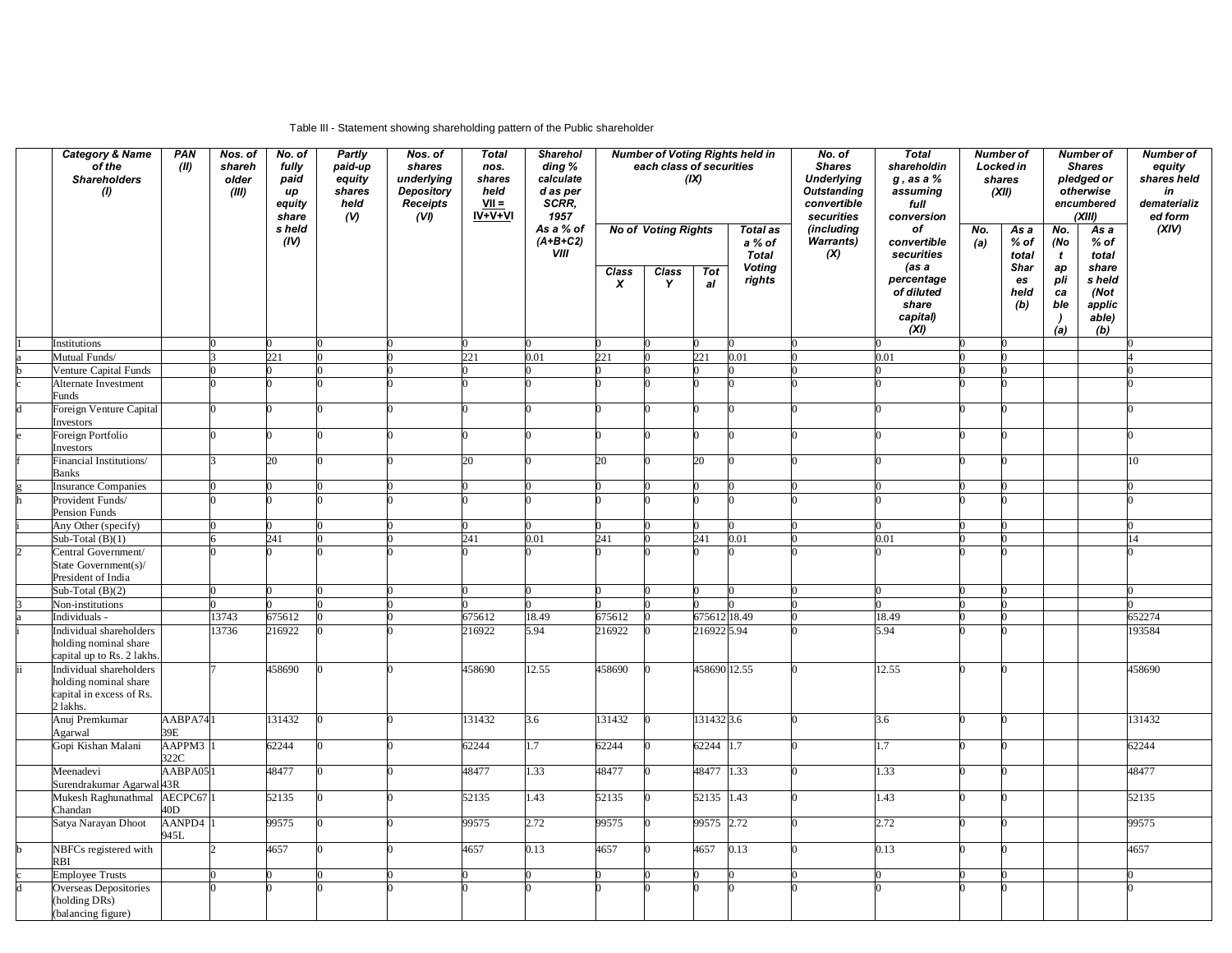| Any Other (specify)                                                  |                | 655   | 248392 |  | 248392 | 6.8   | 248392 | 2483926.8    |      |       |  |  | 247155 |
|----------------------------------------------------------------------|----------------|-------|--------|--|--------|-------|--------|--------------|------|-------|--|--|--------|
| <b>Bodies Corporate</b>                                              |                | 103   | 121378 |  | 121378 | 3.32  | 121378 | 121378 3.32  |      | 3.32  |  |  | 121042 |
| Aqua Trading LLp                                                     | ABHFA39<br>35C |       | 53984  |  | 53984  | 1.48  | 53984  | 53984 1.48   |      | .48   |  |  | 53984  |
| Clearing Members                                                     |                | 46.   | 17333  |  | 17333  | 0.47  | 17333  | 17333 0.47   |      | 0.47  |  |  | 17333  |
| HUI                                                                  |                | 148   | 29491  |  | 29491  | 0.81  | 29491  | 29491 0.81   |      | 0.81  |  |  | 29491  |
| ΙP                                                                   |                |       | 69087  |  | 69087  | 1.89  | 69087  | 69087        | 1.89 | .89   |  |  | 69087  |
| Non-Resident Indian<br>(NRI)                                         |                | 354   | 6593   |  | 6593   | 0.18  | 6593   | 6593         | 0.18 | 0.18  |  |  | 5692   |
| Unclaimed or Suspense<br>or Escrow Account                           |                |       | 4510   |  | 4510   | 0.12  | 4510   | 4510         | 0.12 | 0.12  |  |  | 4510   |
| Sub-Total $(B)(3)$                                                   |                | 14400 | 928661 |  | 928661 | 25.4  | 928661 | 928661 25.41 |      | 25.41 |  |  | 904086 |
| <b>Total Public</b><br>Shareholding $(B)=$<br>$(B)(1)+(B)(2)+(B)(3)$ |                | 14406 | 928902 |  | 928902 | 25.42 | 928902 | 928902 25.42 |      | 25.42 |  |  | 904100 |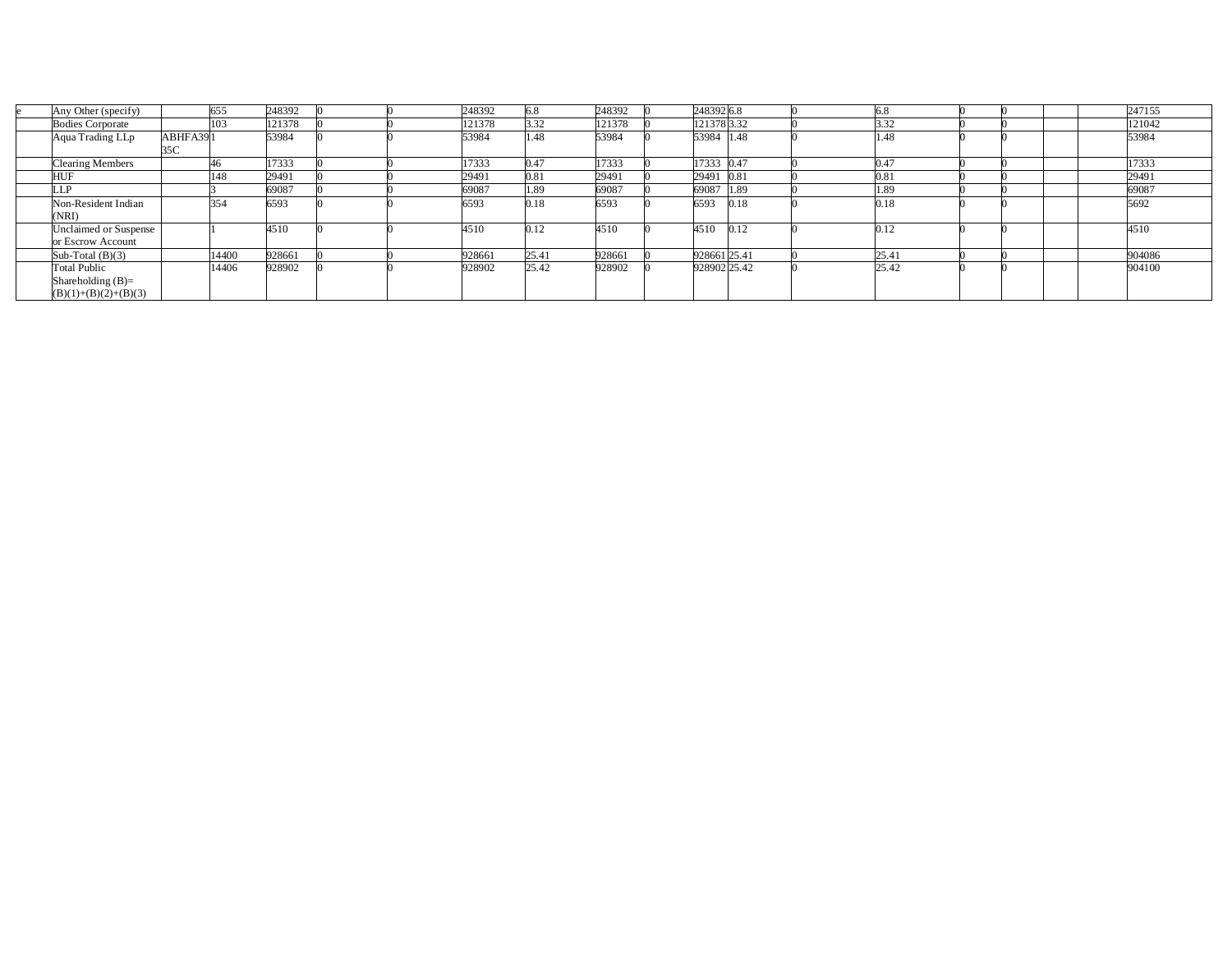# Table IV - Statement showing shareholding pattern of the Non Promoter- Non Public shareholder

| <b>Category &amp; Name</b> | PAN  | No. of | No. of | Partly        | Nos. of    | Total no. | <b>Sharehol</b> |       |                            |            | <b>Number of Voting Rights held in</b> | No. of            | <b>Total</b>    |     | <b>Number of</b> |     | <b>Number of</b> | <b>Number of</b> |
|----------------------------|------|--------|--------|---------------|------------|-----------|-----------------|-------|----------------------------|------------|----------------------------------------|-------------------|-----------------|-----|------------------|-----|------------------|------------------|
| of the                     | (II) | shareh | fully  | paid-up       | shares     | shares    | ding %          |       | each class of securities   |            |                                        | <b>Shares</b>     | shareholdin     |     | Locked in        |     | <b>Shares</b>    | equity           |
| <b>Shareholders</b>        |      | older  | paid   | equity        | underlying | held      | calculate       |       |                            | (IX)       |                                        | <b>Underlying</b> | $g$ , as a $\%$ |     | shares           |     | pledged or       | shares held      |
| $\mathcal{L}$              |      | (III)  | up     | shares        | Depository | $(VII =$  | d as per        |       |                            |            |                                        | Outstanding       | assuming        |     | (XII)            |     | otherwise        | in               |
|                            |      |        | equity | held          | Receipts   | $IV+V+VI$ | SCRR,           |       |                            |            |                                        | convertible       | full            |     |                  |     | encumbered       | dematerializ     |
|                            |      |        | share  | $\mathcal{U}$ | (V)        |           | 1957            |       |                            |            |                                        | securities        | conversion      |     |                  |     | (XIII)           | ed form          |
|                            |      |        | s held |               |            |           | As a % of       |       | <b>No of Voting Rights</b> |            | Total as                               | (including        | оf              | No. | As a             | No. | As a             | (XIV)            |
|                            |      |        | (IV)   |               |            |           | $(A+B+C2)$      |       |                            |            | a % of                                 | <b>Warrants</b> ) | convertible     |     | % of             | (No | % of             | (Not             |
|                            |      |        |        |               |            |           | (VIII)          |       |                            |            | <b>Total</b>                           | (X)               | securities      |     | total            |     | total            | Applicable)      |
|                            |      |        |        |               |            |           |                 | Class | Class                      | <b>Tot</b> | Voting                                 |                   | as a            |     | Shar             | ap  | share            |                  |
|                            |      |        |        |               |            |           |                 | X     |                            | al         | rights                                 |                   | percentage      |     | es               | pli | s held           |                  |
|                            |      |        |        |               |            |           |                 |       |                            |            |                                        |                   | of diluted      |     | held             | ca  | (Not             |                  |
|                            |      |        |        |               |            |           |                 |       |                            |            |                                        |                   | share           |     |                  | ble | applic           |                  |
|                            |      |        |        |               |            |           |                 |       |                            |            |                                        |                   | capital)        |     |                  |     | able)            |                  |
|                            |      |        |        |               |            |           |                 |       |                            |            |                                        |                   | (XI)            |     |                  |     |                  |                  |
| Custodian/DR Holder        |      |        |        |               |            |           |                 |       |                            |            |                                        |                   |                 |     |                  |     |                  |                  |
| Employee Benefit Trust     |      |        |        |               |            |           |                 |       |                            |            |                                        |                   |                 |     |                  |     |                  |                  |
| (under SEBI (Share)        |      |        |        |               |            |           |                 |       |                            |            |                                        |                   |                 |     |                  |     |                  |                  |
| based Employee             |      |        |        |               |            |           |                 |       |                            |            |                                        |                   |                 |     |                  |     |                  |                  |
| Benefit) Regulations,      |      |        |        |               |            |           |                 |       |                            |            |                                        |                   |                 |     |                  |     |                  |                  |
| 2014)                      |      |        |        |               |            |           |                 |       |                            |            |                                        |                   |                 |     |                  |     |                  |                  |
| <b>Total Non-Promoter-</b> |      |        |        |               |            |           |                 |       |                            |            |                                        |                   |                 |     |                  |     |                  |                  |
| Non Public                 |      |        |        |               |            |           |                 |       |                            |            |                                        |                   |                 |     |                  |     |                  |                  |
| Shareholding $(C)$ =       |      |        |        |               |            |           |                 |       |                            |            |                                        |                   |                 |     |                  |     |                  |                  |
| $(C)(1)+(C)(2)$            |      |        |        |               |            |           |                 |       |                            |            |                                        |                   |                 |     |                  |     |                  |                  |

### Table V - Statement showing shareholding pattern of the Significant Beneficiary Owner (SBO)

| Name                                                                                                                | <b>PAN</b> | Passport No. in<br>case of a foreign | Nationality |               |                      | Details of holding/exercise of right of the SBO in the reporting company, whether direct or indirect* |                               |                                             | Date of creation /<br>acquisition of |
|---------------------------------------------------------------------------------------------------------------------|------------|--------------------------------------|-------------|---------------|----------------------|-------------------------------------------------------------------------------------------------------|-------------------------------|---------------------------------------------|--------------------------------------|
|                                                                                                                     |            | national                             |             | <b>Shares</b> | <b>Voting rights</b> | Rights on distributable<br>dividend or any other<br>distribution                                      | <b>Exercise of</b><br>control | <b>Exercise of</b><br>significant influence | significant<br>beneficial interest   |
| Balkrishan Goenka.<br>PAN AEOPG4891D,<br>Dipali Goenka, PAN<br>AEOPG4886L, Rajesh<br>Mandawewala, PAN<br>AACPM2601D | AEOPG4891D |                                      | ndia        | 73.35         |                      |                                                                                                       |                               |                                             |                                      |
| Balkrishan Goenka                                                                                                   | AAATW3935E |                                      | ndia        | 73.35         |                      |                                                                                                       |                               |                                             | 30-Mar-2019                          |

Table II- Unclaim Details

| Details of Shares which remain unclaimed may be given here along with details such as number of shareholders, | res held in<br>. outstanding .<br>sharo                               |
|---------------------------------------------------------------------------------------------------------------|-----------------------------------------------------------------------|
|                                                                                                               | demat/unclaimed suspense account, voting rights which are frozen etc. |
| No. of shareholders                                                                                           | No of share held                                                      |

Table III- Unclaim Details

| Details of Shares which remain unclaimed may be given here along with details such as number of shareholders, outstanding shares held in |                  |  |  |  |  |  |
|------------------------------------------------------------------------------------------------------------------------------------------|------------------|--|--|--|--|--|
| demat/unclaimed suspense account, voting rights which are frozen etc.                                                                    |                  |  |  |  |  |  |
| No. of shareholders                                                                                                                      | No of share held |  |  |  |  |  |
| 4510<br>4510                                                                                                                             |                  |  |  |  |  |  |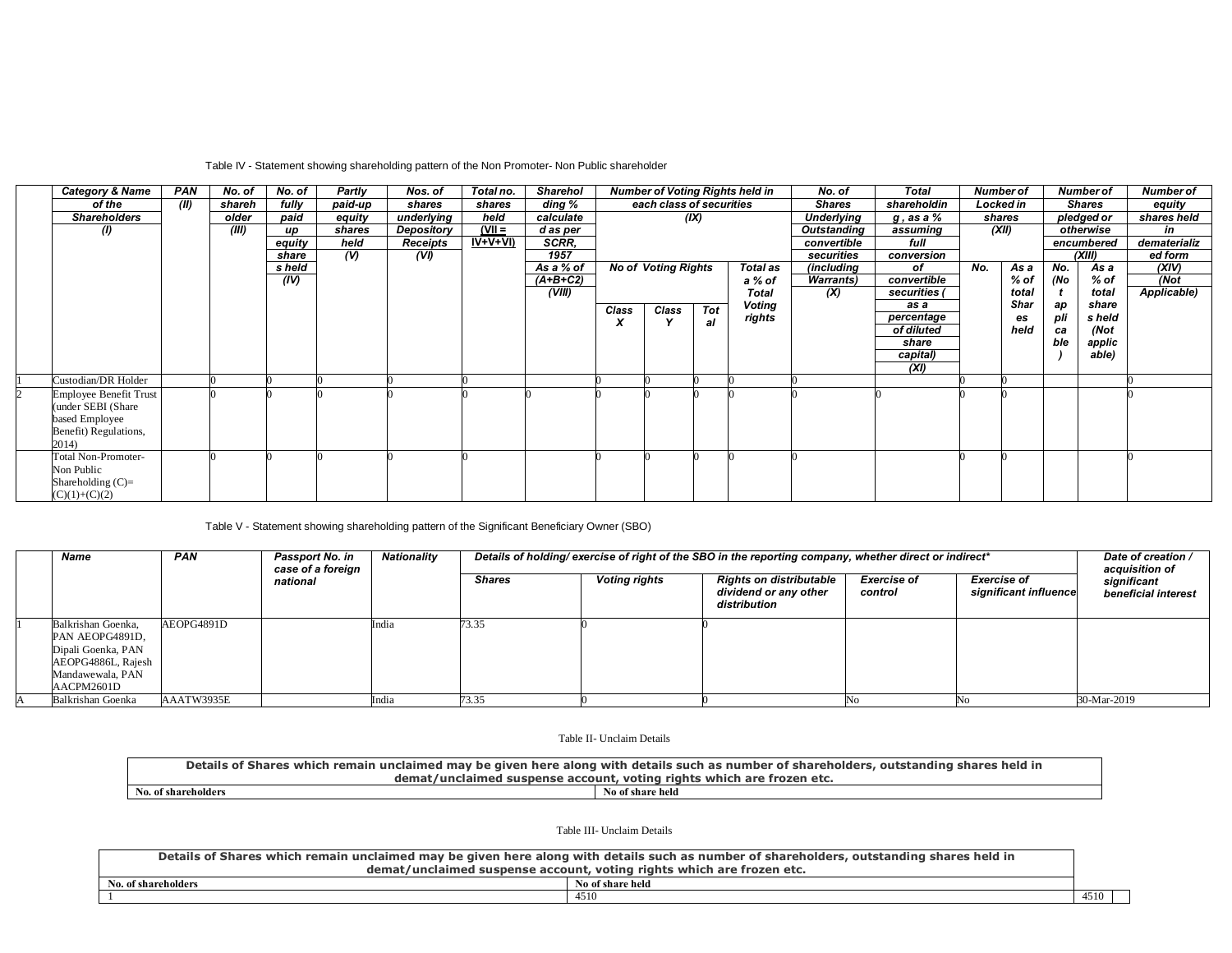|                         | List of Promoter and Promoter Group pursuant to Regulation 31(4) of the SEBI (Listing Obligations |            |                       |
|-------------------------|---------------------------------------------------------------------------------------------------|------------|-----------------------|
|                         | and Disclosures Requirements) Regulations, 2015                                                   |            |                       |
| Sr.                     | <b>Name</b>                                                                                       | PAN No.    | Promoter /            |
| No.                     |                                                                                                   |            | <b>Promoter Group</b> |
| $\mathbf{1}$            | <b>Balkrishan Goenka</b>                                                                          | AEOPG4891D | Promoter              |
| $\overline{2}$          | Rajesh Mandawewala                                                                                | AACPM2601D | Promoter              |
| $\overline{\mathbf{3}}$ | Dipali Goenka                                                                                     | AEOPG4886L | Promoter              |
| 4                       | <b>Welspun Group Master Trust</b>                                                                 | AAATW3935E | Promoter              |
| 5                       | Radhika Goenka                                                                                    | ANEPG0498F | Promoter Group        |
| 6                       | Vanshika Goenka                                                                                   | ARAPG5063F | Promoter Group        |
| $\overline{z}$          | Pratima Mandawewala                                                                               | AACPM0053B | Promoter Group        |
| 8                       | Ramesh Mandawewala                                                                                | AAAPM8387Q | Promoter Group        |
| 9                       | Sitadevi Mandawewala                                                                              | AACPM5458J | Promoter Group        |
| 10                      | Abhishek Mandawewala                                                                              | ALEPM1582E | Promoter Group        |
| 11                      | Yash Mandawewala                                                                                  | BENPM7877P | Promoter Group        |
| 12                      | Welspun Corp Limited                                                                              | AAACW0744L | Promoter Group        |
| 13                      | <b>Welspun Tradings Limited</b>                                                                   | <b>NA</b>  | Promoter Group        |
| 14                      | Welspun Wasco Coatings Private Limited                                                            | AABCW7083P | Promoter Group        |
| 15                      | Welspun Mauritius Holding Limited                                                                 | <b>NA</b>  | Promoter Group        |
| 16                      | <b>Welspun Pipes Inc</b>                                                                          | <b>NA</b>  | Promoter Group        |
| 17                      | Welspun India Limited                                                                             | AAACW1259N | Promoter Group        |
|                         | Anjar Integrated Textile Park Developers                                                          | AABCW1163G | Promoter Group        |
| 18                      | Private Limited                                                                                   |            |                       |
| 19                      | Welspun Anjar SEZ Limited                                                                         | AAACW6496R | Promoter Group        |
| 20                      | Welspun Global Brands Limited                                                                     | AAACW5582G | Promoter Group        |
| 21                      | Welspun Zucchi Textiles Limited                                                                   | AAACW2067L | Promoter Group        |
| 22                      | Welspun Captive Power Generation Limited                                                          | AAACW9592Q | Promoter Group        |
| 23                      | Koolkanya Private Limited                                                                         | AAHCK1115G | Promoter Group        |
| 24                      | <b>Welspun Flooring Limited</b>                                                                   | AABCW7925Q | Promoter Group        |
|                         | Besa Developers and Infrastructure Private                                                        | AADCB3579K | Promoter Group        |
| 25                      | Limited                                                                                           |            |                       |
| 26                      | Welspun Advanced Materials (India) Limited                                                        | AACCW5563F | Promoter Group        |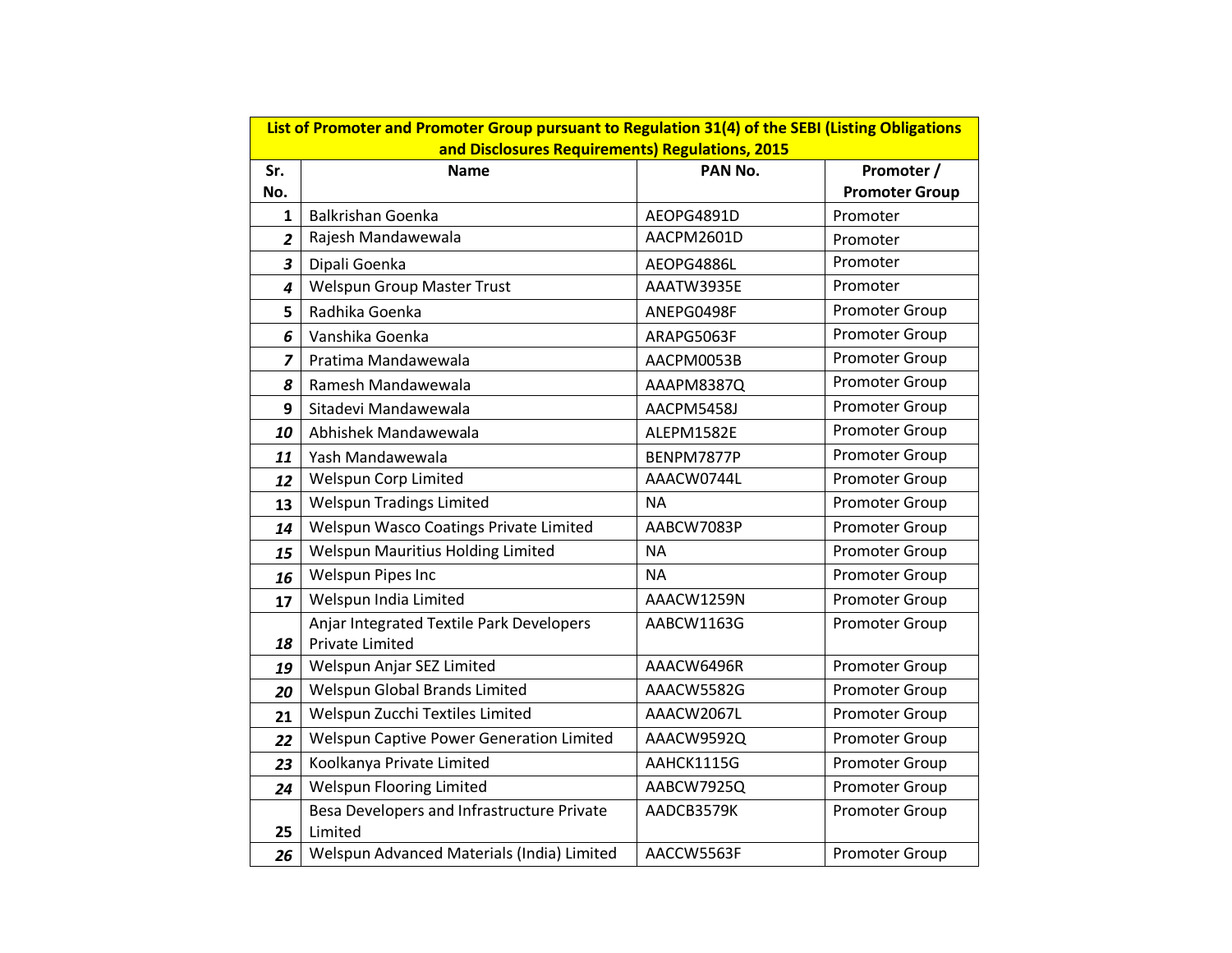|    | Welspun Innovative Products Limited        | AACCW2663A | Promoter Group        |
|----|--------------------------------------------|------------|-----------------------|
|    | (Previously known as Welspun Advanced      |            |                       |
| 27 | Materials Limited)                         |            |                       |
| 28 | Welspun Nexgen Inc. USA                    | <b>NA</b>  | Promoter Group        |
| 29 | Welspun USA Inc.                           | <b>NA</b>  | Promoter Group        |
| 30 | Welspun Natural Resources Private Limited  | AACW6646F  | Promoter Group        |
|    | MSK Projects (Himmatnagar Bypass) Private  | AAECM3909R | Promoter Group        |
| 31 | Limited                                    |            |                       |
|    | MSK Projects (Kim Mandvi Corridor) Private | AACEM8170G | Promoter Group        |
| 32 | Limited                                    |            |                       |
| 33 | <b>ARSS Bus Terminal Private Limited</b>   | AABCM4107M | Promoter Group        |
| 34 | Dewas Waterprojects Works Private Limited  | AABCW0186D | Promoter Group        |
| 35 | Welspun Build-Tech Private Limited         | AAACW7607A | Promoter Group        |
|    | Welspun Delhi Meerut Expressway Private    | AABCW7974R | Promoter Group        |
| 36 | Limited                                    |            |                       |
| 37 | MBL (CGRG) Road Limited                    | AAKCM3302Q | Promoter Group        |
| 38 | MBL (GSY) Road Limited                     | AAKCM3301P | Promoter Group        |
| 39 | <b>RGY Roads Private Limited</b>           | AAICR3158H | Promoter Group        |
| 40 | <b>Corbello Trading Private Limited</b>    | AAHCC1081H | <b>Promoter Group</b> |
| 41 | Chikhali - Tarsod Highways Private Limited | AAGCC7473A | Promoter Group        |
| 42 | Welsteel Enterprises Private Limited       | AACCW2301B | Promoter Group        |
| 43 | <b>DME Infra Private Limited</b>           | AAGCD7952H | Promoter Group        |
| 44 | Grenoble Infrastructure Private Limited    | AAHCG3972D | <b>Promoter Group</b> |
|    | Welspun Sattanathapuram Nagapattinam       | AACCW2736J | Promoter Group        |
| 45 | Road Private Limited                       |            |                       |
| 46 | Welspun Road Infra Private Limited         | AACCW2775K | Promoter Group        |
| 47 | Welspun Amravati Highways Private Limited  | AACCW3266B | Promoter Group        |
|    | Welspun Aunta- Simaria Project Private     | AACCW0907B | Promoter Group        |
| 48 | Limited                                    |            |                       |
| 49 | Welspun Infrafacility Private Limited      | AACCW5042M | Promoter Group        |
| 50 | MGN Agro Properties Private Limited        | AACCM3422H | Promoter Group        |
| 51 | Welspun Realty Private Limited             | AAACW6988L | <b>Promoter Group</b> |
| 52 | Dahej Infrastructure Private Limited       | AACCD3143N | Promoter Group        |
| 53 | Veremente Enterprise Private Limited       | AABCW3240N | Promoter Group        |
| 54 | Welspun Investments and Commercials        | AAACW8345B | <b>Promoter Group</b> |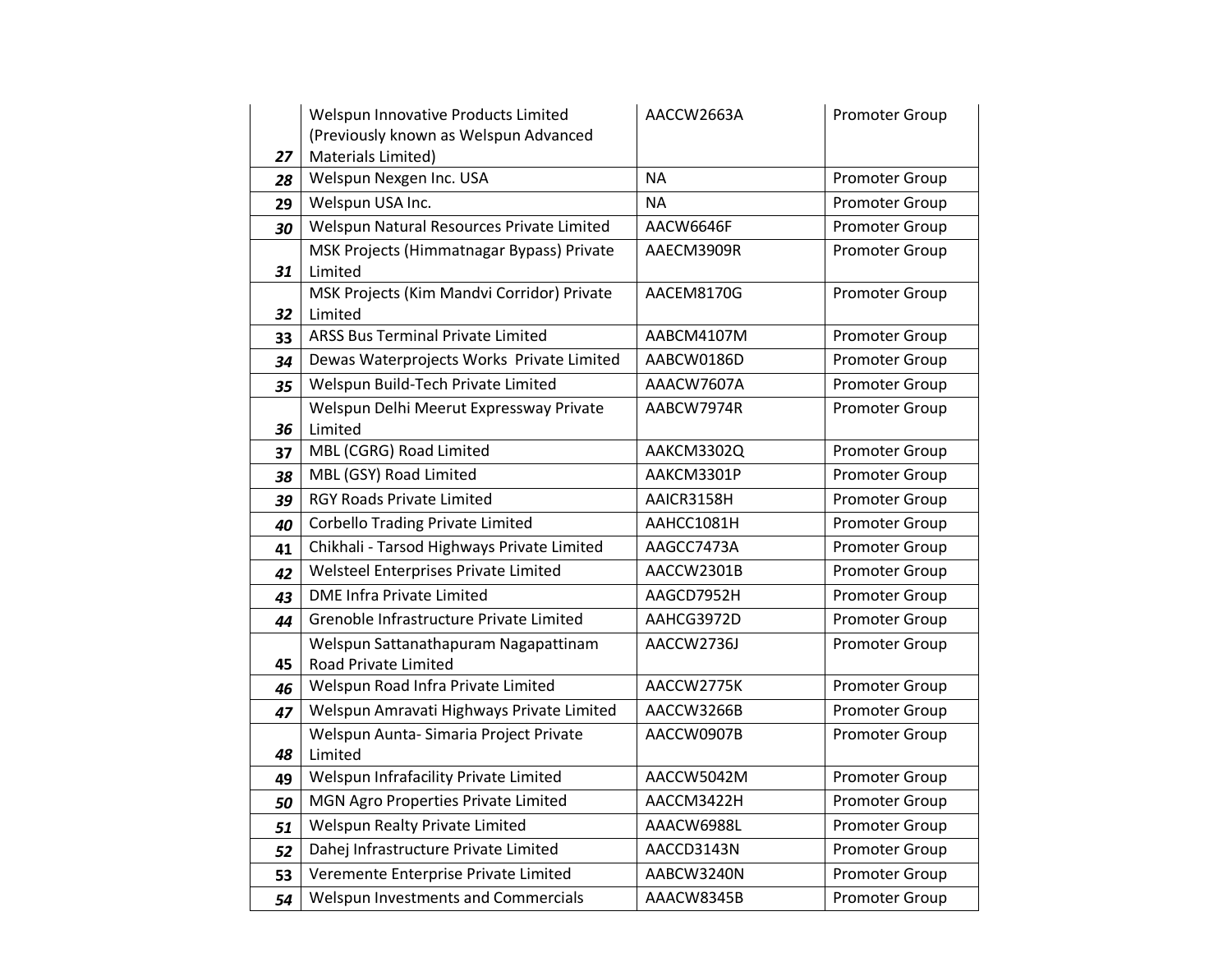|    | Limited                                     |            |                       |
|----|---------------------------------------------|------------|-----------------------|
| 55 | Rank Marketing LLP                          | AATFR8605B | Promoter Group        |
| 56 | Rajlok Diagnostic Systems Private Limited   | AABCR7296M | <b>Promoter Group</b> |
| 57 | <b>DBG Estates Private Limited</b>          | AAECR2142K | Promoter Group        |
| 58 | Sequence Apartments Private Limited         | AAACS1805J | Promoter Group        |
| 59 | <b>Friends Connections Private Limited</b>  | AAACF0199A | Promoter Group        |
| 60 | Diameter Trading Private Limited            | AAGCD1004L | Promoter Group        |
|    | <b>WELSPUN REAL ESTATE AND INFRA</b>        | AACCW1587B | Promoter Group        |
|    | DEVELOPERS PRIVATE LIMITED (Formerly        |            |                       |
| 61 | Welspun Finholdco Private Limited)          |            |                       |
| 62 | Astronomical Logistics Private Limited      | AARCA2966P | Promoter Group        |
| 63 | <b>Trueguard Realcon Private Limited</b>    | AAGCT9251R | Promoter Group        |
| 64 | Alphaclarte Multiveneture Private Limited   | AARCA3058N | Promoter Group        |
| 65 | Aryabhat Vyapar Private Limited             | AARCA4935E | Promoter Group        |
| 66 | Polaire Tradeco Private Limited             | AAKCP1448E | Promoter Group        |
| 67 | Alphaclarte Trading Private Limited         | AARCA4090J | Promoter Group        |
| 68 | Welspun Real Estate Ventures LLP            | AADFW2705P | Promoter Group        |
| 69 | Welspun Logistics Limited                   | AAACW6681N | <b>Promoter Group</b> |
|    | Methodical Investment and Trading Company   | AAACM9528J | <b>Promoter Group</b> |
| 70 | <b>Private Limited</b>                      |            |                       |
| 71 | Welspun Multiventures LLP                   | AACFW6209K | Promoter Group        |
| 72 | <b>FRANCO AGENCIES</b>                      | AAAFF9540L |                       |
| 73 | Welspun Financial Services Limited          | AACCW0380Q | <b>Promoter Group</b> |
|    | Welspun One Logistics Park Private Limited  | AACCO9614R | <b>Promoter Group</b> |
|    | (Previouslg known as One Industrial Spaces  |            |                       |
| 74 | Private Limited)                            |            |                       |
| 75 | Welspun Steel Resources Private Limited     | AAACW8515H | Promoter Group        |
| 76 | Welspun Energy Orissa Private Limited       | AABCW0280A | Promoter Group        |
| 77 | Welspun Energy Thermal Pvt.Ltd.             | AAWCS9024P | Promoter Group        |
| 78 | Krishiraj Renewables Energy Private Limited | AADCK9292L | <b>Promoter Group</b> |
| 79 | Welspun Steel Limited                       | AAACW5308G | Promoter Group        |
|    | <b>Welspun Specialty Solutions Limited</b>  | AAACR2121C | Promoter Group        |
| 80 | (Erstwhile RMG Alloy Steel Limited)         |            |                       |
| 81 | <b>Giant Realty Pvt.Ltd</b>                 | AACCG8188L | Promoter Group        |